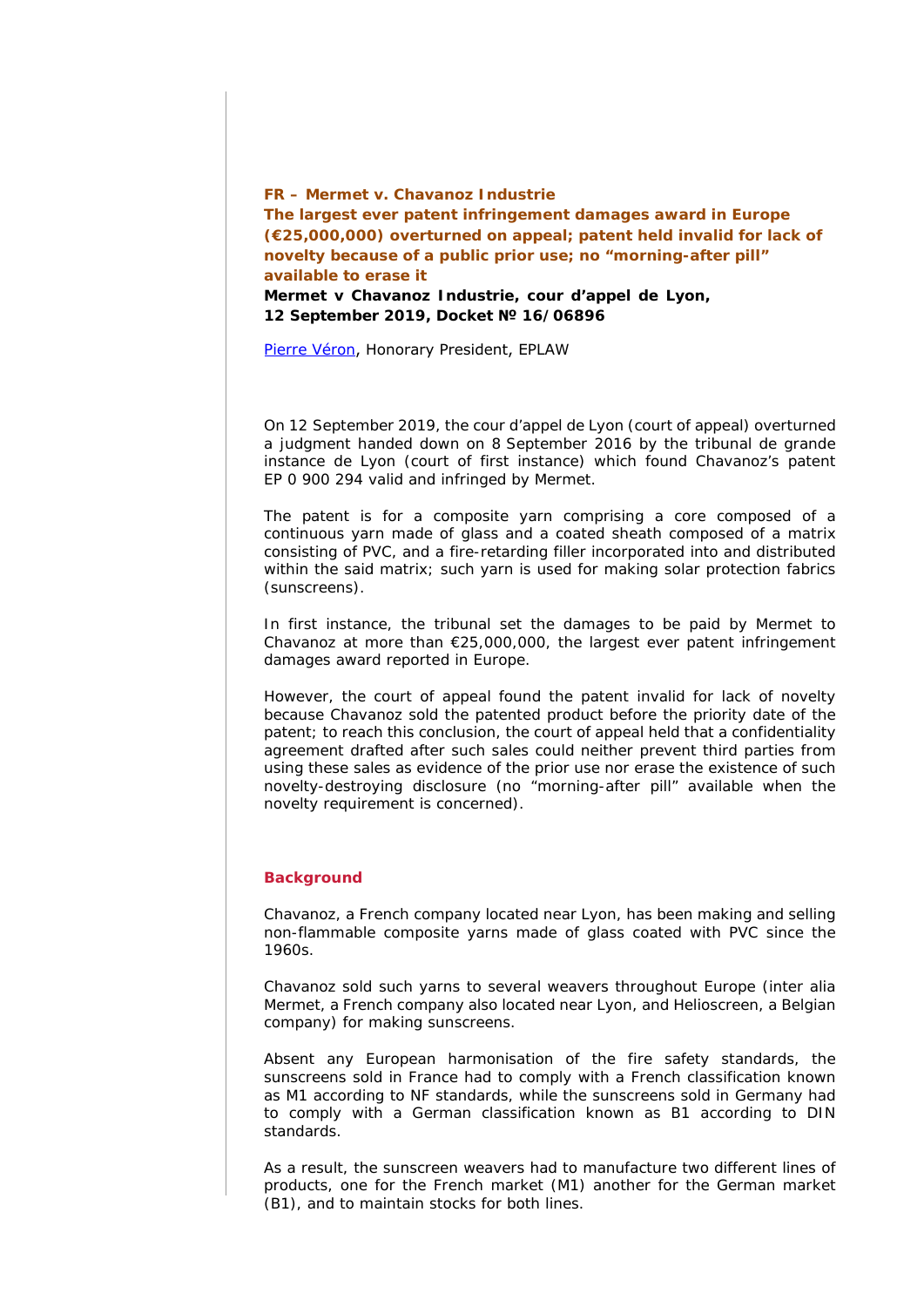Around 1992, Chavanoz started the development of a yarn designed to meet both standards, a so-called "M1/B1" yarn, such that weavers would have to maintain only one stock for the sales to both France and Germany.

Between 1992 and 1996, Chavanoz delivered large quantities of a new yarn to some of its clients, notably Helioscreen.

On 9 April 1996, Chavanoz drafted a "Confidentiality agreement" that Helioscreen signed, stating that all the exchanges between Chavanoz and Helioscreen in connection with the development of the new yarn were confidential.

Four few weeks later, on 7 May 1996, Chavanoz filed a French patent application for a "*composite yarn*".

On 16 April 1997, it filed a European patent application under priority of said French patent application, which was published on 14 November 1977 and matured into EP 0 900 294, granted on 24 November 1999.

Claim 1 of Chavanoz's patent, as granted, reads (emphasis, indents and numbering added):

*"Composite yarn comprising a core composed of a continuous yarn, especially made of an inorganic material, for example glass, and a coated sheath composed of a matrix consisting of at least one chlorinated polymer material, for example a polyvinyl chloride or PVC, and a fire-retarding filler incorporated into and distributed within the said matrix, characterized in that, in combination,* 

*on the one hand the fire-retarding filler comprises a ternary composition which combines (i) an oxygenated antimony compound, for example antimony trioxide, (ii) a hydrated metal oxide, the metal of which is chosen from the group consisting of aluminium, magnesium, tin, zinc and lead, for example an alumina hydrate, and (iii) a zinc borate and,* 

*on the other hand, together with the said ternary composition, the total weight content of inorganic matter in the yarn is between 4% and 65%."*

During several years thereafter, Chavanoz sold a yarn according to this patent to a number of weavers, including Mermet.

For commercial reasons, in 2005, Mermet started manufacturing yarns instead of purchasing it from Chavanoz.

#### **Proceedings**

In 2009, Chavanoz decided to launch patent infringement proceedings against Mermet (the proceedings were put on foot in July and August 2009, before the French procedural reform which conferred exclusive jurisdiction for the whole of France for patent disputes to the Paris court; as a result, the proceedings where brought before the court of Lyon, the *tribunal de grande instance de Lyon* which had, at that time, territorial jurisdiction for Mermet's place of business).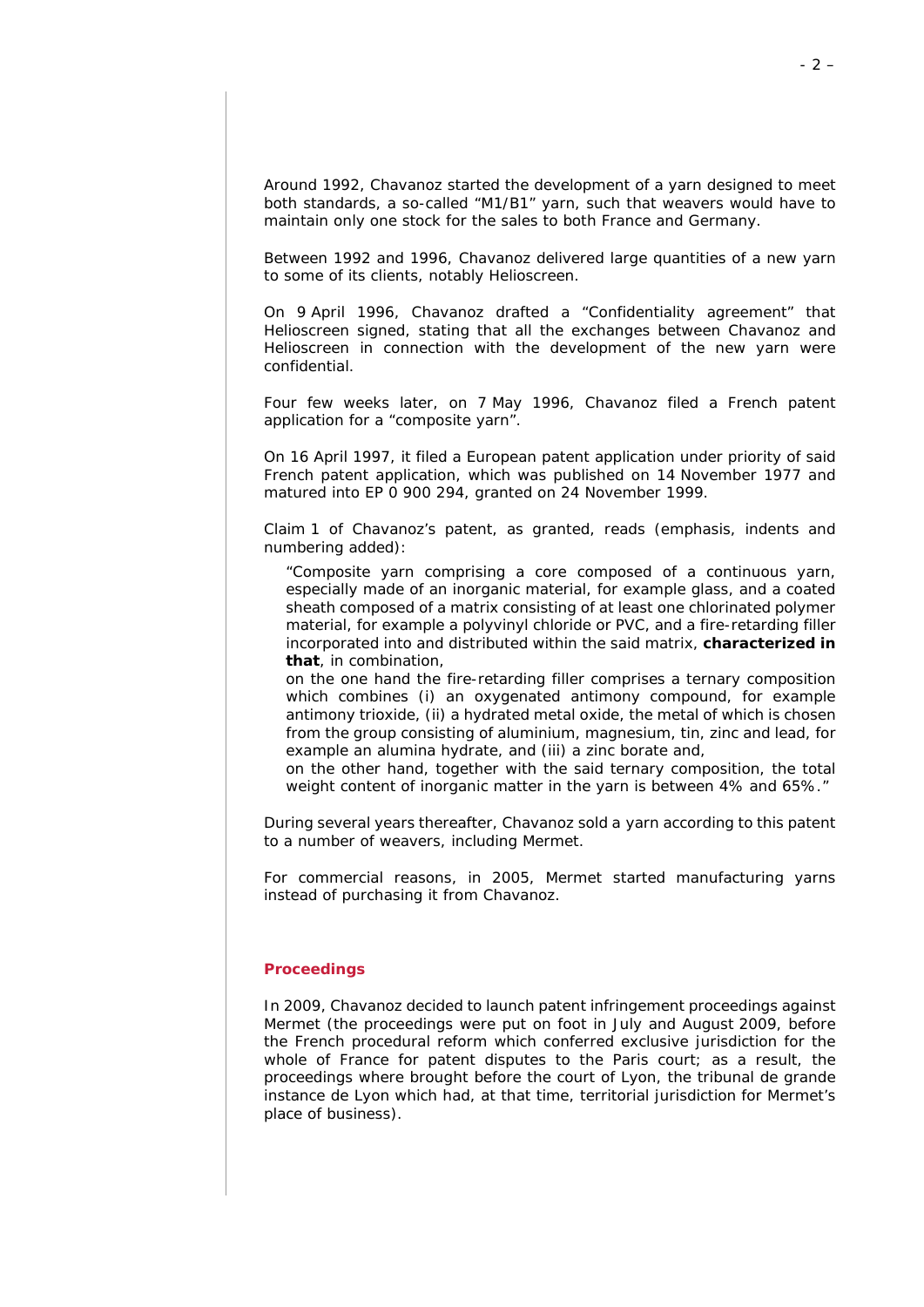Before the court of first instance, Mermet challenged the validity of Chavanoz's patent EP 0 900 294 on several grounds:

- insufficiency;
- lack of novelty, because Chavanoz sold the patented product before the priority date of the patent;
- obviousness.

Mermet also denied any infringement because it was not using, in the fireretarding filler, a zinc borate, as required by Chavanoz patent, but instead zinc hydroxystannate.

In a judgment handed down on 8 September 2016, the *tribunal de grande instance de Lyon* found Chavanoz's patent valid and infringed by Mermet.

The judgment held that the invention was properly described in the patent specification such that the insufficiency argument failed.

On novelty, the *tribunal* decided not to take into account the documents submitted by Mermet as evidence of the sales of the product prior to the validity date of the patent.

It held that such documents were not admissible in court, because they were communicated to Mermet by Helioscreen although the confidentiality agreement made on 9 April 1996 between Chavanoz and Helioscreen provided that any document exchanged during the development of the new product should be held confidential.

As a result, Mermet's lack of novelty argument was dismissed, because no admissible evidence supported it.

The *tribunal* also dismissed Mermet's argument about obviousness.

Finally, the *tribunal* said that Mermet had infringed Chavanoz's patent, although it was using zinc hydroxystannate instead of zinc borate, as prescribed by the patent, because the function of both compounds in the application was the same: to provide a fire-resistant yarn.

In view of the quantities of yarn manufactured and sold by Mermet and of the profit lost by Chavanoz, the *tribunal* assessed the damages suffered by Chavanoz at  $E$ 25,320,946, the largest ever patent infringement damages award reported in Europe according to darts-ip cases database.

Mermet appealed against the *tribunal*'s judgment before the court of appeal of Lyon.

The decision handed down by this court on 12 September 2019 reverses the *tribunal*'s judgment.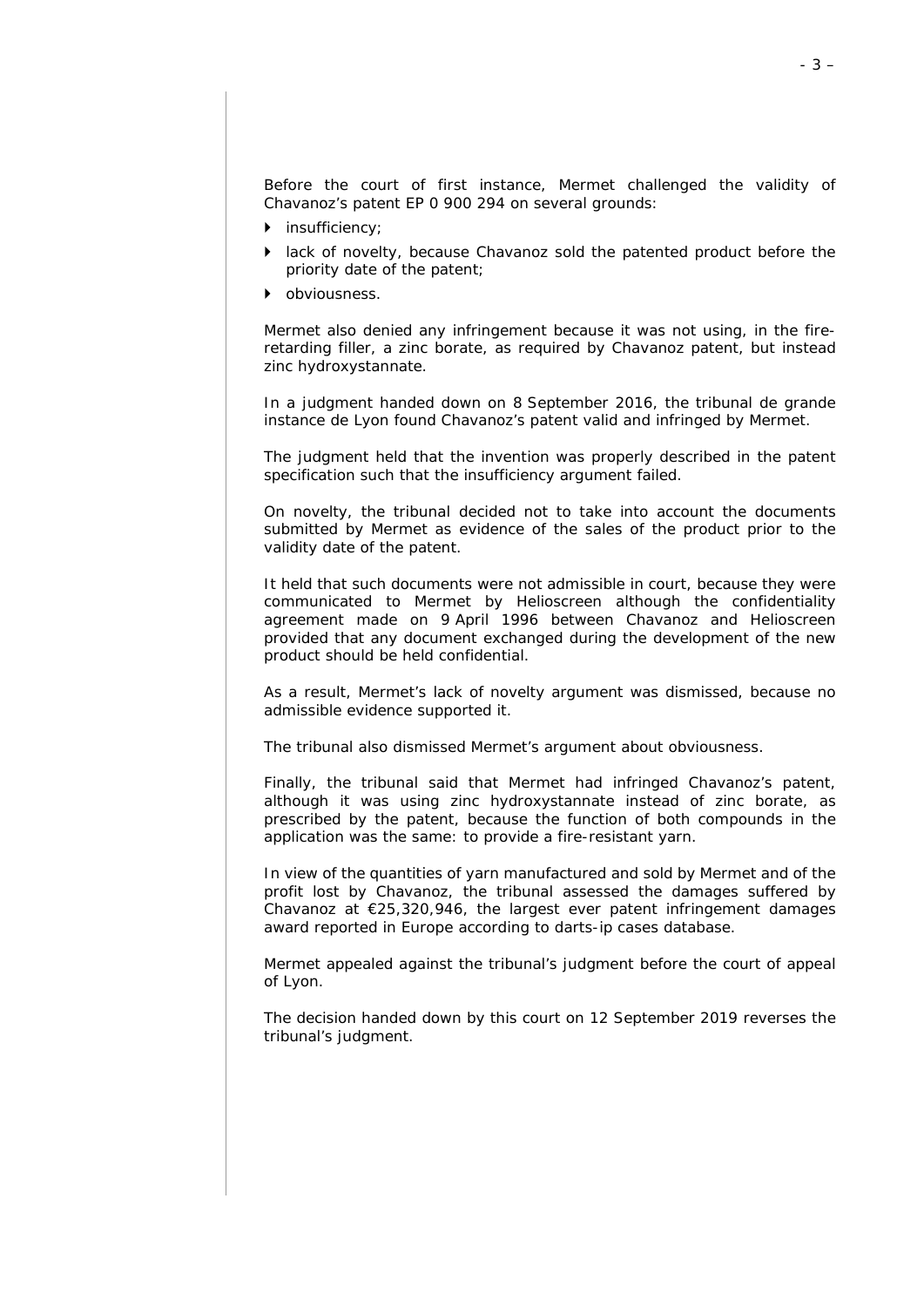# **Overview of the judgment handed down by the court of appeal of Lyon on 12 September 2019**

The 12 September 2019 judgment is structured as follows:

- 1) Chavanoz's request to set aside certain exhibits from the discussion before the Court fails: all the exhibits adduced by Mermet as evidence of prior public use of the invention by Chavanoz are admitted for discussion, notwithstanding the "confidentiality agreement" of 9 April 1996 (judgment, page 10);
- 2) A disclosure of the invention prior to 7 May 1996 is duly evidenced (page 12):
	- a) Chavanoz did sell and deliver to Helioscreen tens of tons of M1/B1 yarn prior to 7 May 1996, the priority date of the patent (page 13);
	- b) fabrics made from M1/B1 yarn delivered by Chavanoz to Helioscreen for manufacturing screens, were sold to third parties prior to 7 May 1996 (page 14);
	- c) a company which disclosed its invention to a business partner not subject to a confidentiality obligation at the time of disclosure cannot erase the existence of such novelty-destroying disclosure by drafting a confidentiality agreement *a posteriori* (page 16);
	- d) the methods of analysis available to the skilled person on the priority date of Chavanoz's patent enabled him to discover the composition of the product by analysing the M1/B1 yarn or the fabric made from this yarn (page 17):
		- the samples that Mermet had analysed are relevant and admissible (page 18);
		- the expert reports show that the analysis methods available in 1996 made the access to the invention possible by analysing the chemical composition of the fabric made from the M1/B1 yarn manufactured by Chavanoz (page 19).

Four issues are of legal interest:

- admissibility, as evidence in court, of documents relating to the development of a new product, notwithstanding a confidentiality agreement;
- whether there was an implicit agreement on secrecy between the manufacturer of the new product and its business partners about the development of the said product;
- whether a confidentiality agreement drafted after a prior public use can erase it ("*morning-after pill*");
- availability of an invention to the public, when the invention concerns the chemical composition of a product which can be known only by an analysis.

These issues are discussed below.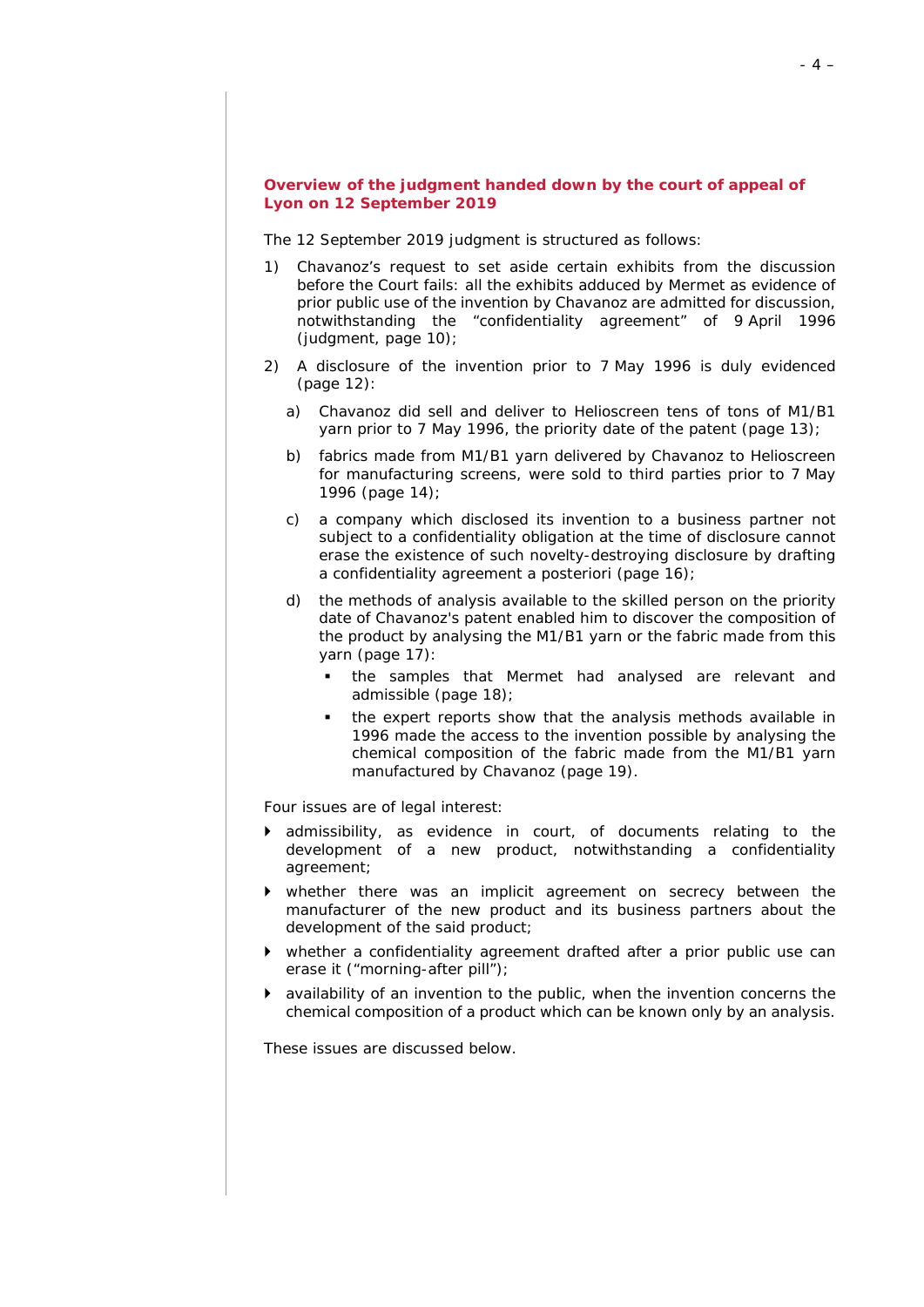## **Admissibility, as evidence in court, of documents related to the development of a new product, notwithstanding a confidentiality agreement**

The court of appeal starts by reminding (page 10 of the judgment) the French legal rules on the burden of proof and the duty of the courts "*to contribute to the manifestation of truth by ensuring that the rights and freedoms of individuals are respected, in particular by ensuring the protection of certain specific rights and by monitoring the manner in which evidence is obtained by the parties, and, therefore, by verifying that the methods employed have respected the rights of individuals*".

Turning to the confidentiality agreement signed on 9 April 1996, the court of appeal holds that, because its only purpose was to try and ensure the confidentiality of the object of the invention, which was the subject matter of a patent application to be filed afterwards, the confidentiality agreement lapsed when this application was published eighteen months later:

*"the above-mentioned confidentiality agreement lapsed on 14 November 1997, the effective date of the publication of the international patent application filed under French patent priority by Chavanoz on 7 May 1996, with the result that the confidentiality of the technical information no longer needed to be preserved; as a result of this lapse, Helioscreen was released from its obligation of confidentiality and could therefore provide Mermet with the agreement at issue for the purposes of the legal proceedings, the Court observing that Chavanoz does not invoke fraud on this account on the part of Helioscreen, which it did not bring into the proceedings".*

The court of appeal further notes that "*The exhibits communicated by Mermet and whose dismissal is requested by Chavanoz Industrie consist of invoices or other documents exchanged between Chavanoz Industrie and Helioscreen, not only during the confidentiality period referred to in the above-mentioned agreement but also before or after for some of them; they are not, in themselves or by operation of law, exhibits of a confidential nature prohibiting any communication in court, even by third parties. Unless Mermet is disproportionately denied any right of access to the evidence of disclosure that it invokes as a ground for invalidity of the patent, it is important that the court be able to examine these exhibits*".

# **Existence of an implicit agreement on secrecy between the manufacturer of a new product and its business partners about the development of the said product**

The court of appeal starts by recalling that an implicit agreement of secrecy is not presumed in the relationship between a manufacturer and its business partners:

*"It is not disputable that at the time of the deliveries by Chavanoz Industrie to Helioscreen of the M1B1 yarn under the conditions defined above, no written confidentiality agreement had yet been signed between these companies.*

*No mention of the confidential nature of the documents, whether technical or commercial, communicated between Chavanoz Industrie and Helioscreen before 7 May 1996, the priority date, was made on the documents produced in the proceedings; no letter, fax or e-mail was exchanged to this effect between the parties.*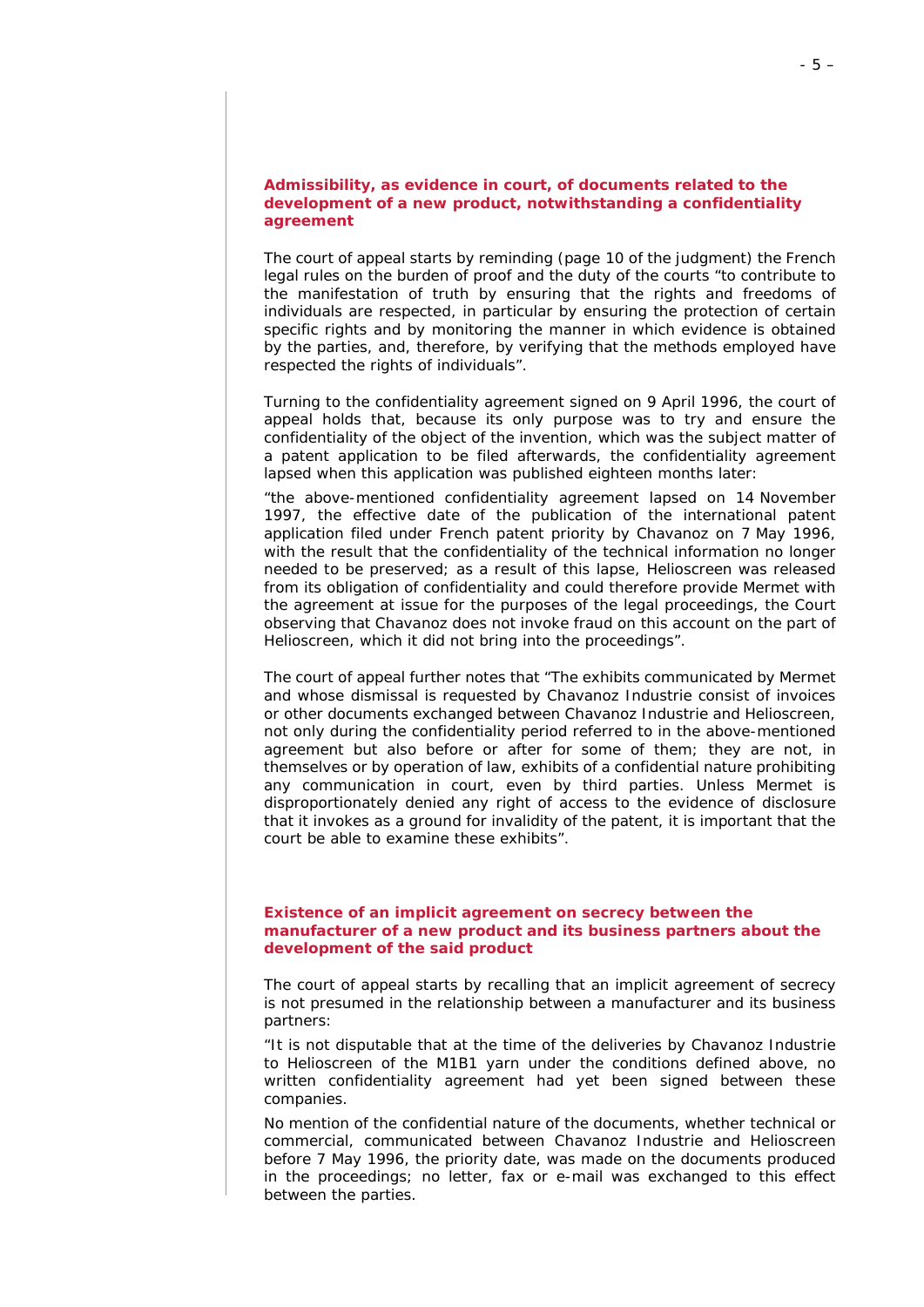*Confidentiality is never presumed in the context of a relationship with a buyer and the mere existence of commercial relations between the abovementioned companies and Mermet and another weaver (Brochier) cannot be sufficient to demonstrate in this case that all these companies, which were then partners in an association and an Economic Interest Group for the promotion of blinds, had nevertheless intended to be bound to Chavanoz Industrie by an obligation of confidentiality".*

# **No "***morning-after pill***" for prior public use: a confidentiality agreement drafted after a prior public use cannot erase it**

The judgment's most interesting contribution is probably that there is no "*morning-after pill*" where the novelty requirement is concerned.

In this respect, the court decides that, when sales have been made without any agreement of secrecy, thereby putting the product sold in the public domain, such novelty-destroying disclosure cannot be erased by drafting *a posteriori* a confidentiality agreement:

*"It is therefore important to know whether a company which has disclosed its invention to a partner not subject to a confidentiality obligation at the time of disclosure can erase the existence of such potentially novelty-destroying disclosure by concluding a confidentiality agreement a posteriori.*

*The public policy provisions of patent law prohibit parties to a contract, even by a retroactive effect conferred on it, from depriving a disclosure already made of its legal effects.*

*An invention is made accessible to the public when it is disclosed to a person who was not bound by secrecy at the time of disclosure, so that the clause of retroactivity of the abovementioned confidentiality agreement has no effect in this case on the assessment of the validity of the patent.*

*It is thus established that the M1B1 yarn having the characteristics of the patent and the fabric made from that yarn were disclosed before the priority*  date of the patent (7 May 1996) to a person not bound by an obligation of *confidentiality".*

# **Availability of an invention to the public, when the invention concerns the chemical composition of a product which can be known only by an analysis**

The court reminds the legal rules accepted by case law of both French courts and the EPO Boards of Appeal:

*"Under Article 54 of the European Patent Convention, for an invention to be made available to the public, the public should be made aware of it by means of a written or oral description, by use or in any other way. A prior use is novelty-destroying only if the skilled person was able to discover the product's composition without undue difficulty and without having been informed beforehand of this composition."*